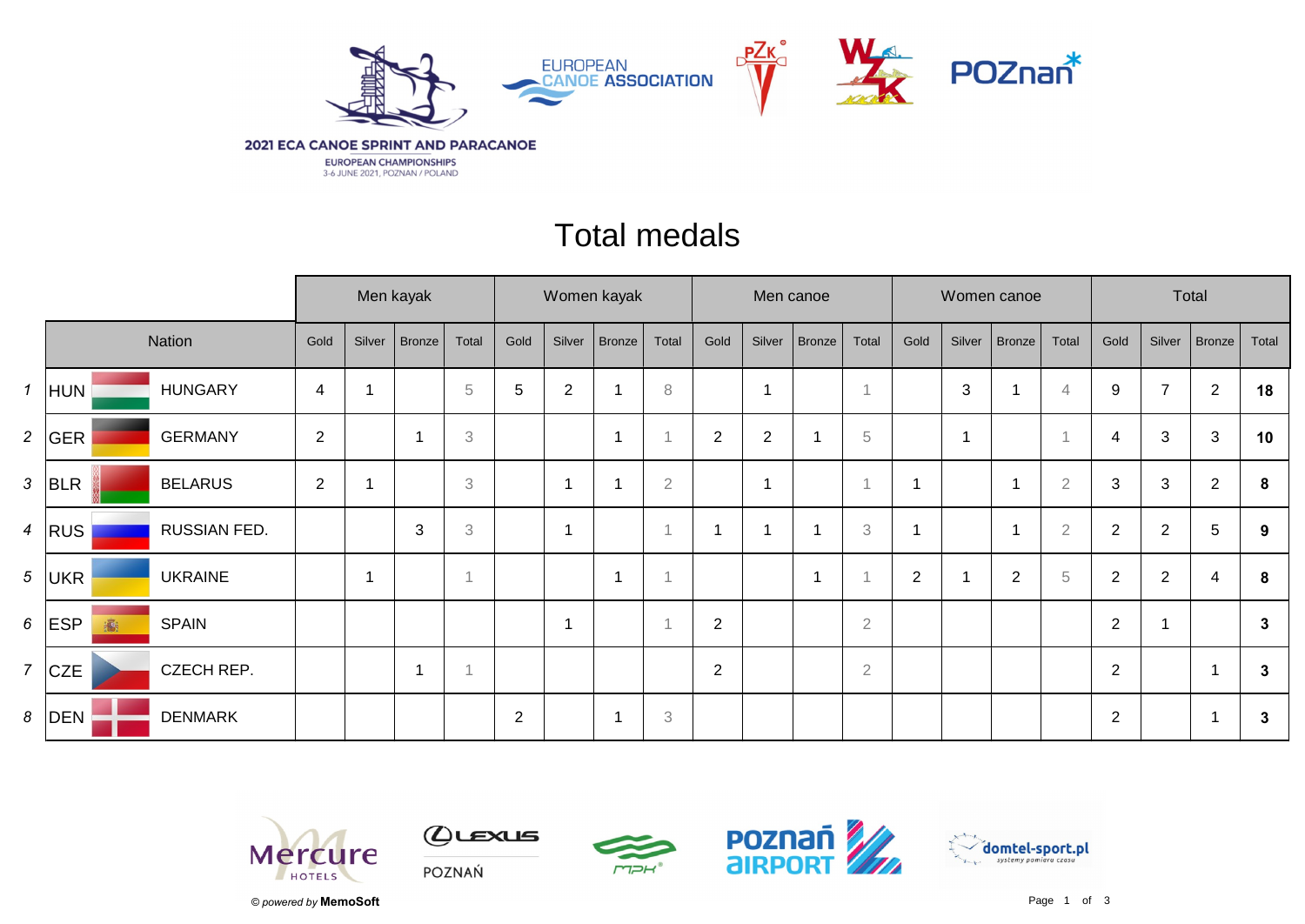

## Total medals

|  |                                            |                      |      | Men kayak      |               |                           |             | Women kayak    |                |                |      | Men canoe                |                |                |      |        | Women canoe |       | Total |                |                  |              |  |
|--|--------------------------------------------|----------------------|------|----------------|---------------|---------------------------|-------------|----------------|----------------|----------------|------|--------------------------|----------------|----------------|------|--------|-------------|-------|-------|----------------|------------------|--------------|--|
|  |                                            | Nation               | Gold | Silver         | <b>Bronze</b> | Total                     | Gold        | Silver         | Bronze         | Total          | Gold | Silver                   | <b>Bronze</b>  | Total          | Gold | Silver | Bronze      | Total | Gold  | Silver         | Bronze           | Total        |  |
|  | 9  POL                                     | <b>POLAND</b>        |      |                |               |                           |             | $\overline{2}$ | $\overline{2}$ | 4              |      | $\overline{\phantom{a}}$ |                | $\overline{1}$ | 1    |        |             |       |       | 3              | $\boldsymbol{2}$ | 6            |  |
|  | 10   ITA                                   | <b>ITALY</b>         | 1    |                |               |                           |             |                |                |                |      |                          |                | $\overline{1}$ |      |        |             |       |       |                | -1               | $\mathbf{2}$ |  |
|  | 11 $ $ SLO                                 | <b>SLOVENIA</b>      |      |                |               |                           | $\mathbf 1$ |                |                | $\overline{1}$ |      |                          |                |                |      |        |             |       |       |                |                  |              |  |
|  | 12 $ $ POR $ $<br>$\bigcirc$               | <b>PORTUGAL</b>      |      | $\overline{2}$ |               | $\ensuremath{\mathbf{3}}$ |             |                |                |                |      |                          |                |                |      |        |             |       |       | $\overline{2}$ |                  | $\mathbf{3}$ |  |
|  | $13$ SVK $^{\dagger}$<br>电                 | <b>SLOVAKIA</b>      |      | $\overline{2}$ |               | $\overline{2}$            |             |                | 1              | $\overline{A}$ |      |                          |                |                |      |        |             |       |       | $\sqrt{2}$     |                  | 3            |  |
|  | $14$ LTU                                   | LITHUANIA            |      |                |               | $\overline{2}$            |             |                |                |                |      |                          | $\overline{2}$ | $\overline{2}$ |      |        |             |       |       | 1              | $\mathbf{3}$     | 4            |  |
|  | <u>W</u><br>15 $ CRO$                      | <b>CROATIA</b>       |      |                |               |                           |             |                |                | $\mathbf{1}$   |      |                          |                |                |      |        |             |       |       | 1              |                  |              |  |
|  | VZ<br>16 $ GBR$<br>$\mathbb{Z} \mathbb{N}$ | <b>GREAT BRITAIN</b> |      | -1             |               |                           |             |                |                |                |      |                          |                |                |      |        |             |       |       | -1             |                  | $\mathbf 1$  |  |